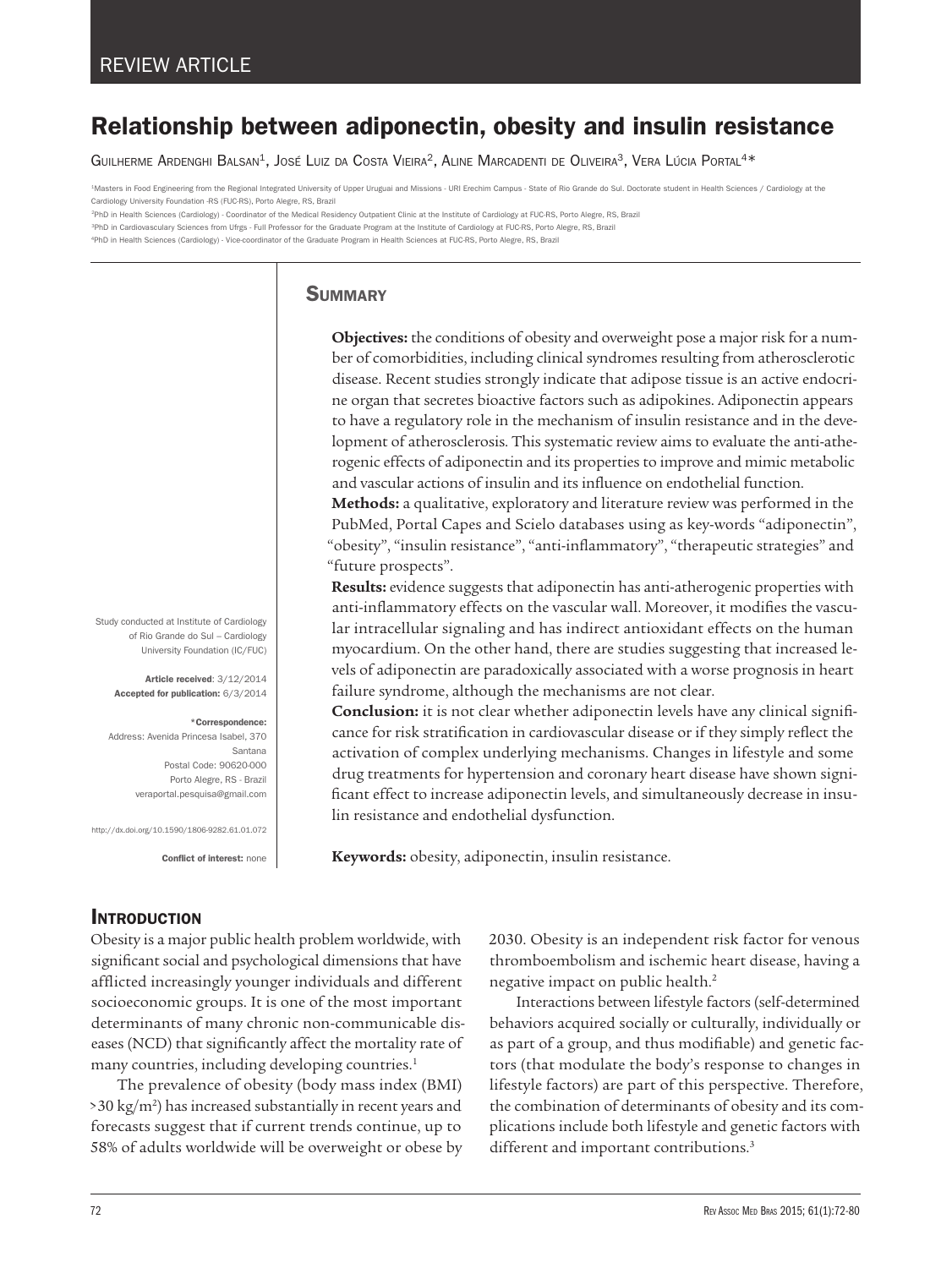Obesity is a condition in which the number and size of adipocytes increases with further increase of the total fat mass. With industrialization, obesity is advancing along with its association with the risk of diseases such as dyslipidemia, insulin resistance, high blood pressure (HBP), and eventually atherosclerosis or other cardiovascular diseases. Although the risk is well established, the mechanisms leading to it are still unclear.4 The pathogenic relationship between obesity, metabolic syndrome, and their cardiovascular complications is well established; however, the mechanisms by which excess body fat causes these conditions need to be clarified. The direct vascular and metabolic effects of plasma proteins that originate from adipose tissue, especially adiponectin, have received growing attention.5

The reduction in plasma adiponectin levels observed in patients with type 2 *diabetes mellitus* (T2DM), metabolic syndrome and coronary artery disease may play a key role in the development of insulin resistance. Even though the mechanisms underlying the anti-inflammatory properties of adiponectin are not well understood, the anti-atherogenic and anti-inflammatory properties of adiponectin may be related in part to its ability to stimulate the production of nitric oxide by the vascular endothelium.<sup>6</sup>

The idea of adipose tissue as a place only for energy storage has changed dramatically in recent years. Adipose tissue is now considered as one large metabolically active compartment involved in the regulation of several biological functions. The communication between adipose tissue and other biological systems is possible through the expression of a large number of bioactive mediators that are collectively called adipokines. Adiponectin is known as an important adipokine and is involved in various biological processes in the human body. The change in the profile of *serum* adipokines in obese subjects, such as levels of adiponectin and pro-inflammatory cytokines, are proposed as a contributing factor to the development of cardiometabolic alterations. However, in some cases, individuals regarded as obese do not exhibit these changes.<sup>4</sup>

Adiponectin was first described as a peptide of adipose tissue that becomes dysregulated in obesity. Shortly after, its potential as an anti-atherogenic factor was recognized for its ability to modulate the expression of endothelial adhesion molecules and affect key mechanisms involved in atherogenesis. Since then, many experimental and clinical studies have thoroughly examined the role of adiponectin in vascular homeostasis and its potential value as a clinical biomarker in cardiovascular diseases, providing inconsistent results.7

Adiponectin, unlike the other substances released by adipose tissues, acts as a protective factor for cardiovascular disease, increases insulin sensitivity and has a beneficial effect on postprandial glucose and lipid metabolism.7 Its levels are lower in obese people compared to the non-obese, as well as in individuals identified as insulin resistant; patients with T2DM, high blood pressure and particularly patients with coronary heart disease.<sup>8</sup>

In this review, we discuss the anti-atherogenic effects of adiponectin and its properties to improve and mimic the metabolic and vascular actions of insulin, as well as its influence on endothelial function. Special emphasis is given to issues involving the relationship between adiponectin and both obesity and insulin resistance, as well as prospects for future research and treatment.

#### STRUCTURE AND SECRETION OF ADIPONECTIN

Adiponectin is a 30 kDa protein with a C-terminal globular domain and a collagen-like N-terminal domain. The collagen domain allows for trimeric or hexameric formation and other multimeric isoforms before being secreted. A cysteine residue at collagenous rod is an essential mediator of multimeric complexes, which may represent the most biologically active form of the protein. Adiponectin is structurally related to proteins of the complement system (C1q) and tumor necrosis factor alpha (TNF- $\alpha$ ), which are prototype members of a growing family of proteins known as CTRPs (C1q/TNF bonds).<sup>9</sup>

Adiponectin, a product of the APM1 gene, is a protein composed of 244 amino acids, also known as GBP-28 (galatin binding protein-28), ADOPOQ and ACRP30. This protein is largely secreted by adipocytes, although it can also be secreted by cardiomyocytes, hepatocytes and placenta at lower concentrations. Its structure is divided into three domains: the N-terminal domain, which has large variation in amino acids between species, the collagen-like domain, and the globular domain of the C-terminal region.<sup>10</sup>

The secretion of adiponectin is strictly controlled by the retention of protein thiols, so that two molecular endoplasmic reticulum chaperones play a critical role: 44 kDa ER proteins (endoplasmic reticulum protein 44, ERp44) and Ero1-La (endoplasmic reticulum oxidoreductin 1-like alpha), both induced during adipogenesis. ERp44 forms a disulfide bond with adiponectin, which is important for the maturation of trimeric and hexameric proteins of high-, medium- and low-molecular weight in oligomers. It is also involved in the specific intracellular retention of adiponectin, so that the overexpression of ERp44 reduces the secretion of the adipokine. The Ero1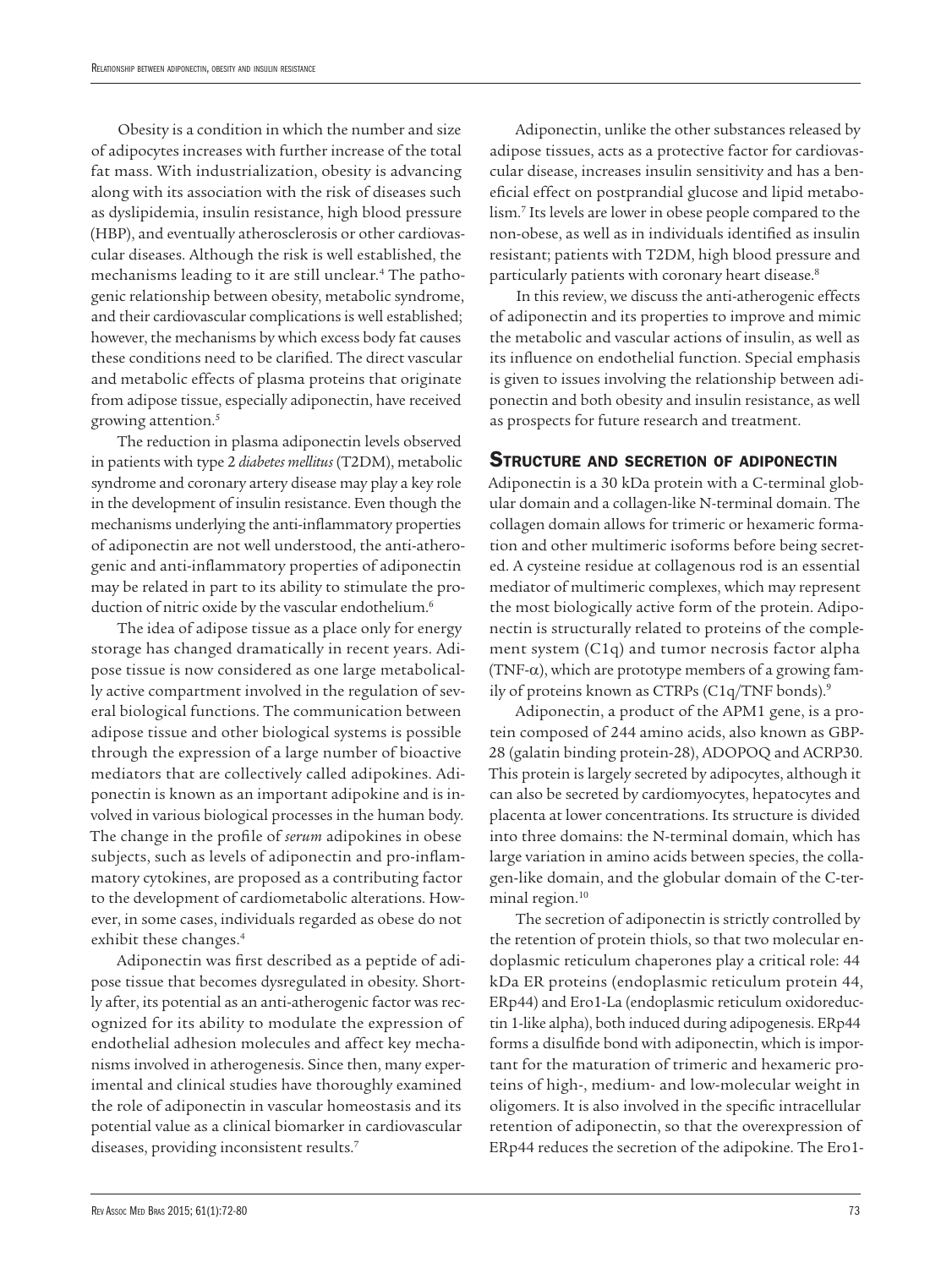La protein, in turn, is a close partner of ERp44 and is involved in the weakening of the disulfide covalent bond between adiponectin and ERp44 and consequently the release of adiponectin.9

#### Biosynthesis of adiponectin and receptors

Adiponectin is mainly produced from white adipose tissue and specifically in mature adipocytes. Three major adipose tissue deposits are recognized as producers of this protein: subcutaneous, visceral and perivascular. The concentration of circulating adiponectin in plasma is very high (2 to 30 µg/mL). The plasma levels of this protein in the Japanese population is around 5 to 10 µg/mL, while in *serum* it is lower in Indo-Asians compared to Caucasians (median 3.3 *vs*. 4.9 µg/mL). Women have circulating adiponectin levels approximately 40% higher than men.<sup>5,11</sup>

Interestingly, visceral fat compartments are largely responsible for the secretion of adiponectin, when compared to subcutaneous deposits. This is of particular interest because of the close association between visceral obesity and metabolic/cardiovascular disease; however, *in vitro* and *in vivo* studies performed in humans have shown that adipocytes with exhausted lipid storage, filled with fatty acids, and located in the intra-abdominal region can inhibit transcription of the adiponectin gene by secreting inflammatory and angiogenic factors, reducing its plasma levels.12 The epicardial fat is also a source of adiponectin. Lower levels are also expressed in the liver, cardiomyocytes, skeletal muscle, colon, salivary gland, placenta and hypophysis, but the contributions of these tissues to the circulating adiponectin is considerably small. Adiponectin can also be detected in breast milk and cerebrospinal fluid, although in low concentrations.<sup>11</sup>

The role of adiponectin is mediated by receptors known as adiponectin receptors 1 and 2 (Adipor1 and Aipor2). These receptors have seven transmembrane portions, but are functionally different from the G protein– coupled receptors, particularly because they have opposite polarity (i.e., the N-terminal faces the intracellular compartment). Although in relative proportions, Adipor1 and Adipor2 may vary from tissue to tissue and, in general, are expressed simultaneously.13 An additional cell surface molecule called T-cadherin shows significant affinity for adiponectin. T-cadherin binds to adiponectin, which is not a signaling receptor due to lack of intracellular signaling domains, to confer full cardioprotective potential to the latter.14

Adiponectin works in an autocrine and paracrine manner in the adipose tissue, and in an endocrine manner in distal tissues. The autocrine effects are illustrated by their

role in adipocyte differentiation. Induction is greater than 100 times that of adiponectin mRNA during the course of differentiation of adipose cells.<sup>14</sup> Similarly, in experiments involving adipocytes overexpressing adiponectin, cell differentiation was accelerated, leading to increased lipid accumulation and insulin-stimulated glucose transport activity in fully differentiated cells. Thus, adiponectin promotes adipocyte differentiation and increased insulin sensitivity.15,16 Also, recent *in vivo* and *in vitro* studies provided evidence of a regulatory feedback loop by which adiponectin controls its own production and the expression of its receptor. In addition to the regulatory capacity, adiponectin acts as an autocrine and paracrine factor to inhibit the secretion by adipocytes of interleukins 6 and 8, macrophage inflammatory protein  $1\alpha/\beta$  and monocyte chemotactic protein-1, which, in turn, can inhibit the storage of lipids and insulin sensitivity in adipocytes.<sup>16,17</sup>

Adiponectin can also act as an endocrine factor. It has been shown that adiponectin administration leads to a rise in insulin-stimulated tyrosine phosphorylation of insulin receptors in muscle, both for rodents and humans.18 This effect may contribute to the improvement of insulin sensitivity. According to Bacha et al.,<sup>19</sup> adiponectin levels are responsible for 73% of the variation in insulin sensitivity.19

#### OBESITY AND ADIPONECTIN

Role of free fatty acids on endothelial dysfunction

Central or abdominal obesity leads to insulin resistance and endothelial dysfunction due to the formation of metabolic products derived from lipids, hormones and cytokines. Additionally, insulin resistance may lead to endothelial dysfunction and changes in the insulin signaling pathway, specific or shared, in muscle tissue, adipose tissue and endothelial cells. New genetic and nontraditional factors may be involved in these mechanisms. Recent clinical studies have shown that pharmacological or nonpharmacological strategies to combat obesity and/or insulin resistance can improve the endothelial dysfunction and mild inflammation seen in these conditions. All these findings have added a new dimension to the association of obesity, insulin resistance and endothelial dysfunction, which may become a key target in the prevention of T2DM and cardiovascular diseases.20

The mechanism by which the increase in free fatty acids leads to decreased glucose uptake appears to involve higher levels of intramitochondrial NADH and acetyl CoA. As a result, there is inhibition of phosphofructokinase and hexokinase II, leading to increased intracellular concentration of glucose, as well as uptake. However, oth-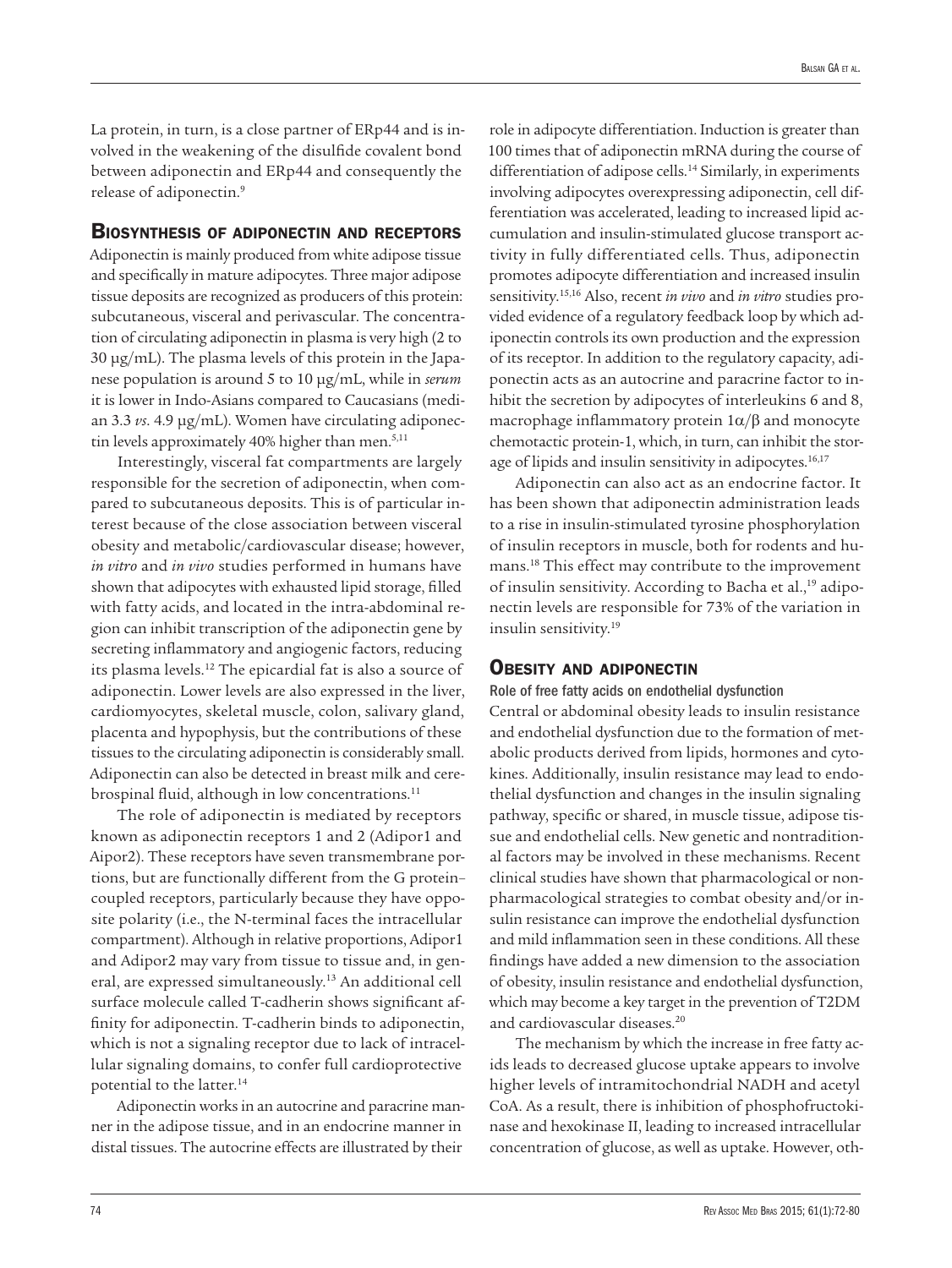er authors have different ideas and suggest that the inhibition of glucose transport or phosphorylation activity precedes the reduction in glycogen synthesis and glucose oxidation induced by free fatty acids.<sup>21</sup>

It should be noted that by increasing intracellular metabolites of fatty acids, there may be activation of the serine/threonine kinase cascade, possibly via protein kinase C delta, leading to the phosphorylation of serine/ threonine in the substrate for the insulin receptor 1 (IRS-1). Phosphorylated IRS-1 of serine does not bind or activate phosphatidylinositol 3-kinase (PI-3K), resulting in decreased transport of glucose and other manifestations of insulin resistance. Free fatty acids can also directly affect the expression, transcription or recruitment to the cell surface of the glucose transporter type 4 (Glut-4). In addition, free fatty acids reduce the hepatic clearance of insulin and increase the hepatic production of glucose, both enhancing the effects of insulin resistance.<sup>22</sup>

Plasma levels of adiponectin are decreased significantly in obese patients, and negatively correlated with BMI. People with T2DM have lower plasma adiponectin concentrations compared to non-diabetic individuals, regardless of BMI. In many studies, plasma adiponectin levels were lower in patients with coronary artery disease (CAD) than in controls matched for BMI and age. Hypoadiponectinemia, defined by the 25<sup>th</sup> percentile, was associated with an increase in 2 times in the prevalence of CAD in males, after accounting for other risk factors. Even in patients with T2DM, those with CAD have lower adiponectin levels than those without CAD. While adiponectin levels are increased in patients with T1DM and terminal kidney disease, hypoadiponectinemia is an independent predictor of cardiovascular events in these patients.<sup>22,23</sup>

In a prospective study, men with high plasma levels of adiponectin without prior CVD had a lower risk of myocardial infarction compared to those with medium or low levels. Among male participants of a cohort, adiponectin was associated in type 2 diabetic patients with a decreased risk of CAD-related events (myocardial infarction and coronary artery bypass grafting), and that was partly due to the effects of adiponectin on HDL cholesterol levels. It is also suggested that lower levels of adiponectin are associated with defects in the catabolism of VLDL-apoB particles, which increases the effect of dyslipidemic insulin-resistance, mainly resulting in increased hepatic production of VLDL-ApoB.24

Adiponectin influence on endothelial and vascular function During the early stages of atherosclerosis, various lipoproteins such as low density lipoprotein (LDL), are deposited in the *intima* of the vascular wall. These lipoproteins are closely connected to oxidation and they induce many adhesion molecules on endothelial cells, such as vascular cell adhesion molecule (VCAM)-1, intracellular adhesion molecule (ICAM)-1, and E-selectin (Figure 1). Mononuclear cells bind to endothelial cells via these adhesion molecules and migrate into the subendothelial space. This process is induced by several bio-reactive mediators, including monocyte chemotactic protein (MCP-1), which plays a prominent role. Since they are located on the vessel wall, the monocytes develop into macrophages, and while the LDL oxidizes, they differentiate into foam cells. This process is performed by acyl-coenzyme A [cholesterol acyltransferase-1 (ACAT-1)] in the macrophages, which catalyzes the formation of cholesterol esters. As a secondary event, the synthesis of nitric oxide by the enzyme endothelial nitric oxide synthase (eNOS) is decreased (Figure 1).<sup>25</sup>





from endothelial cells is stimulated by this adipokine.

VCAM-1: Vascular cell adhesion molecules; ICAM-1: intracellular adhesion molecules. MCP-1: Attractive monocyte chemo protein; NO: nitric acid; LDL: low density lipoprotein; LPA: lipoprotein; SR-A: scanning receivers. Source: Fasshauer et al., 2004.<sup>25</sup>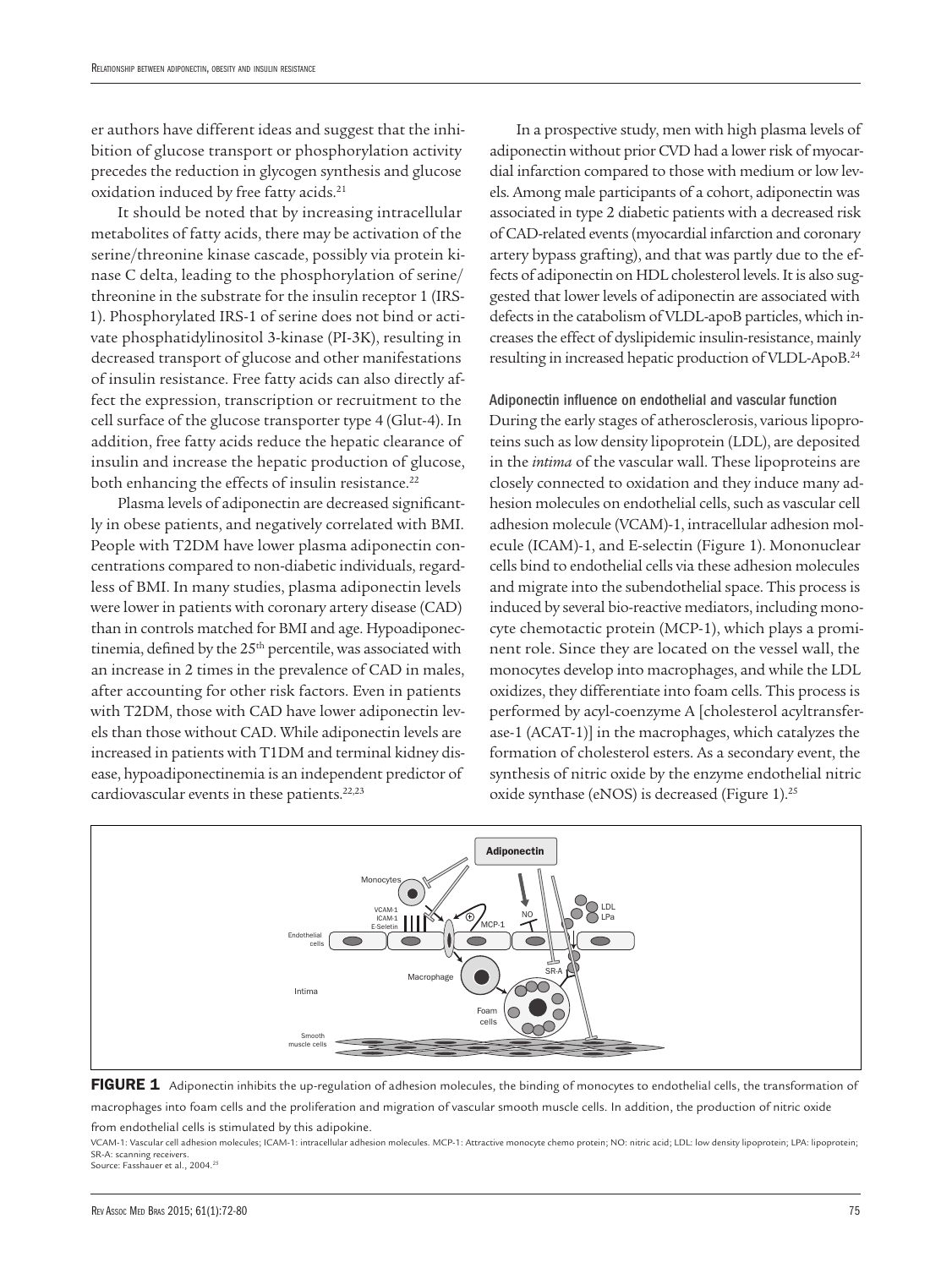The main role of adiponectin in vascular physiology is to modulate the cross-link between endothelial cells, smooth muscle cells, leukocytes, and platelets, and protect against vascular injury and atherogenesis. Atheroprotection is conferred by different actions of this protein, including anti-inflammatory effects, stimulation of nitric oxide production, mitigation of pro-atherogenic mediators and coronary plaque vulnerability modulation.<sup>26</sup> Furthermore, in humans, plasma adiponectin levels are positively associated with arterial vasodilation in response to nitroglycerin (an endotheliumindependent vasodilation measure), which does not depend on insulin sensitivity. 11

Adiponectin inhibits the production of proinflammatory cytokines and chemokines in endothelial cells, diminishing its ability to become activated in response to several inflammatory stimuli. Adiponectin also down-regulates receptor expression. The anti-inflammatory properties of adiponectin are mediated in part by activation of Adipor1 e Adipor2 receptors in monocytes, macrophages and endothelial cells, and lessen the accumulation of inflammatory cells at sites of vascular injury.27

A variety of substances that adversely affect the endothelial function are known, including free fatty acids, cytokines (such as TNF-α), and pro-oxidant molecules, including oxidized low density lipoprotein (oxLDL). These mediators activate signaling kinases and are also closely related to the production of endothelial reactive oxygen species (ROS) (superoxide and  $H_2O_2$ ), which play a key role in the development of atherogenesis in the context of metabolic syndrome and *diabetes mellitus*. 27 Recent evidence also suggests that adiponectin potently inhibits the vascular endothelial growth factor (VEGF), which is induced by the formation of ROS, suggesting a broad anti-oxidant effect of adiponectin on blood vessels.4

In summary, adiponectin emerges playing a key role in the protection and integrity of vasculature. Decreased adiponectin levels (and therefore its function), for instance in the case of obesity and metabolic syndrome, make people more susceptible to atherosclerotic vascular disease.5

## Influence of obesity on adiponectin and in sulin resistance

The term "diabesity" is used for *diabetes* occurring in the context of obesity. The overall prevalence of *diabetes* in 2010 was 284 million people worldwide, which is about 6.4% of world population, above what was projected in previous studies. In addition, projections for 2030 show that the prevalence may reach 439 million people, i.e. 7.7% of world population. The burden of *diabetes* on the global economy has increased in the past decade, reaching

376,000 million US dollars in 2010, and is expected to total 490,000 million dollars in 2030.<sup>28</sup>

Insulin resistance has a genetic component not yet completely understood, which is often transmitted across generations. Moreover, obesity also has an important genetic component that invariably exacerbates insulin resistance. Thus, obesity and insulin resistance are usually present for many years before the appearance of other changes such as high blood pressure, dyslipidemia, T2DM and cardiovascular disease.5,27 Not all people with insulin resistance have all components associated with insulin resistance syndrome or syndrome X, such as T2DM/ impaired glucose tolerance, HBP, dyslipidemia, microalbuminuria, obesity, hyperuricemia, sensitivity to sodium, and more. Therefore, it is likely that there is genetic predisposition to develop the syndrome.<sup>28,29</sup>

As noted above, insulin resistance is often associated with increased body weight and cardiovascular dysfunction. In addition, various adipokines such as adiponectin, TNF-α, resistin and interleukins, are associated with this disease state.29

The first article indicating that adiponectin actively affects insulin sensitivity was published in 2001. A fragment of the C-terminal globular adiponectin is capable of reducing plasma glucose concentrations by increasing fatty acid oxidation in muscle (Figure 2).<sup>25,30,31</sup>

The Adipor1 receptor is predominantly found in skeletal muscle. Most studies have used globular adiponectin binding, which seems to have increased biological activity in skeletal muscle compared to the full-length form of the protein. The *in vivo* physiological significance of the globular isoform remains unclear, since the vast majority of circulating adiponectin is in full-length form.5,9,29

Globular adiponectin appears to work, at least in part, combined with AMP-activated protein kinase (AMPK) (and subsequently by inhibiting acetyl-CoA carboxylase) and PPAR-α (peroxisome proliferator-activated receptor alpha) in order to produce its metabolic effect in the muscles. AMPK phosphorylation in C2C12 myotubes can be prevented by *ceramidase* inactivation, again indicating a role for sphingolipid metabolism with adiponectin signaling in this tissue. Adiponectin binding results in increased glucose uptake (through GLUT4 translocation) and non-oxidative glycolysis, while reducing the content of intramyocellular triacylglycerols and promoting oxidation of fatty acids. Furthermore, adiponectin has an effect on the number of mitochondria and types of oxidative fibers.<sup>30,32</sup>

In disease states, the effects of adiponectin in skeletal muscles are reduced. The binding of globular adiponectin and full-length adiponectin is reduced in obese rats and in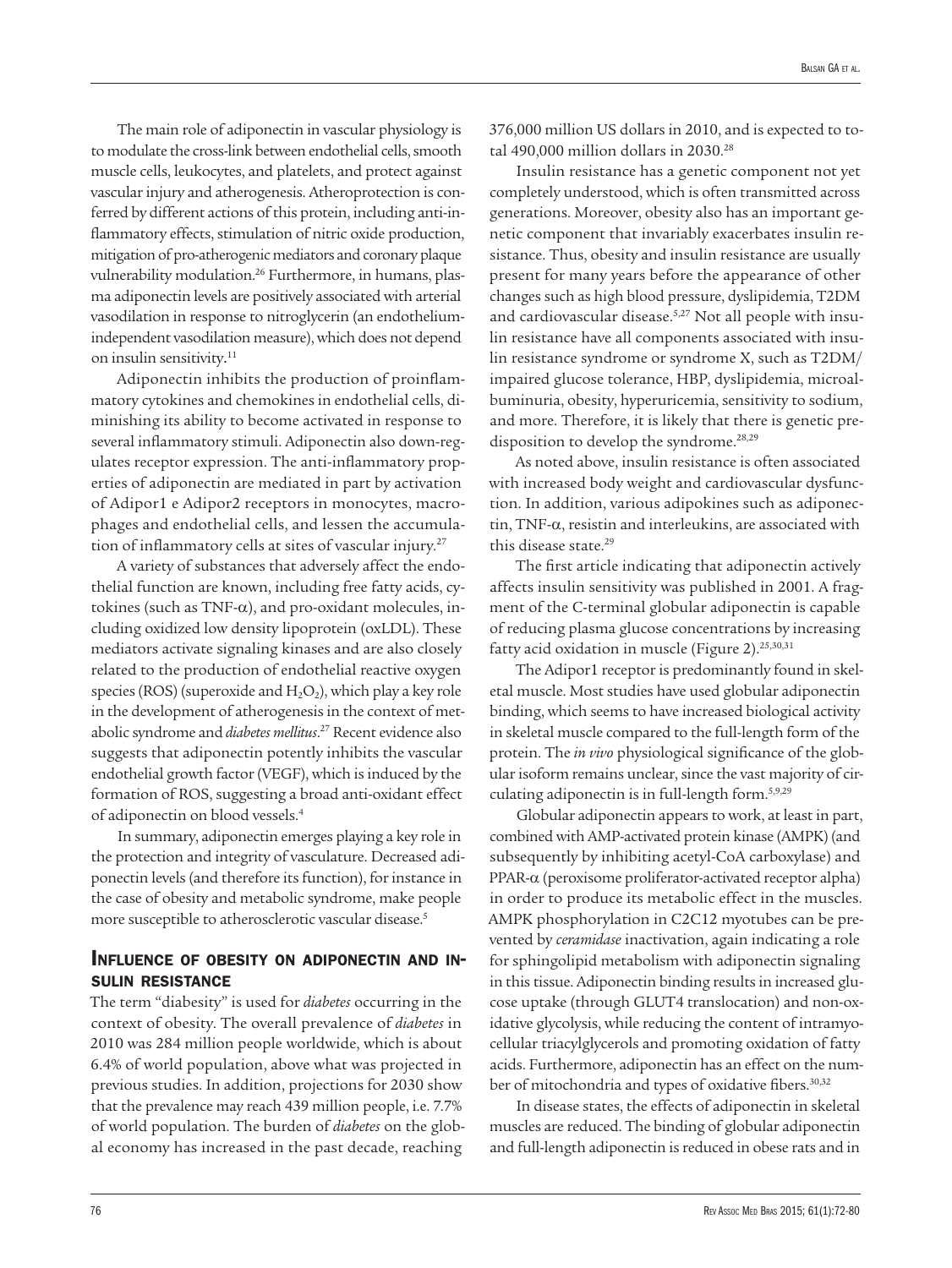

FIGURE 2 Hypothetical model for adiponectin action on insulin sensitivity and energy expenditure.

FFA: free fatty acids. Source: Fasshauer et al., 2004.25

insulin-resistant rats, which may be due to a lower density of adiponectin receptors. However, studies in humans did not show altered levels of Adipor1/Adipor2 RNAm associated with insulin resistance states. Myotubes in cultures from obese patients, with and without *diabetes*, reveal that impaired adiponectin stimulates the phosphorylation of AMPK and fatty acid oxidation, suggesting that adiponectin deficiency impairs the action of the receptor. These effects can be seen in *in vitro* samples of patients that are independent of other potentially confounding circulating hormonal factors (e.g., insulin levels).33,34

Although there is a considerable number of works devoted to the action of adiponectin, the authors remain somewhat skeptical about the relevance of the publication of data related to the protein's physiology *in vivo*. The vast majority of studies focused on *in vitro* or *in vivo* studies were mostly performed with globular adiponectin.5,9,29

## Treatment strategies

Despite the existing data being opposite in relation to the use of adiponectin as a clinically relevant biomarker, this adipokine is an insulin-sensitizing molecule, as well as anti-atherogenic. Therefore, therapeutic strategies directed

at bioavailability of adiponectin are likely to have a significant beneficial effect on atherogenesis. These strategies should be focused on the regulation of adiponectin expression (and/or its receptors), or on adiponectin receptor segmentation, through the development of agonists. For example, the effect of insulin and insulin resistance on the specific inflammatory response of fatty tissue is a growing area of research. Insulin sensitizers thiazolidinediones, which are PPAR-γ (peroxisome proliferator-activated receptor gamma) agonist and widely used in the treatment of T2DM, increase circulating adiponectin levels in humans.<sup>35</sup>

Another interesting class of drugs extensively used in the fields of cardiology and also related to adiponectin is angiotensin receptor type 1 blockers (ARB family). It has been shown that some agents belonging to the ARB family, such as telmisartan and, to a lesser degree, candesartan, act modulating PPARγ receptors.35 Takagi e Umemoto,36 in a meta-analysis, suggest that telmisartan therapy can increase adiponectin levels by 16% over other ARB therapies in patients without restriction, which proved to be robust in sensitivity analyzes. However, the main limitation of the study is heterogeneity in terms of follow-up time (3-12 months) and baseline insulin sensitiv-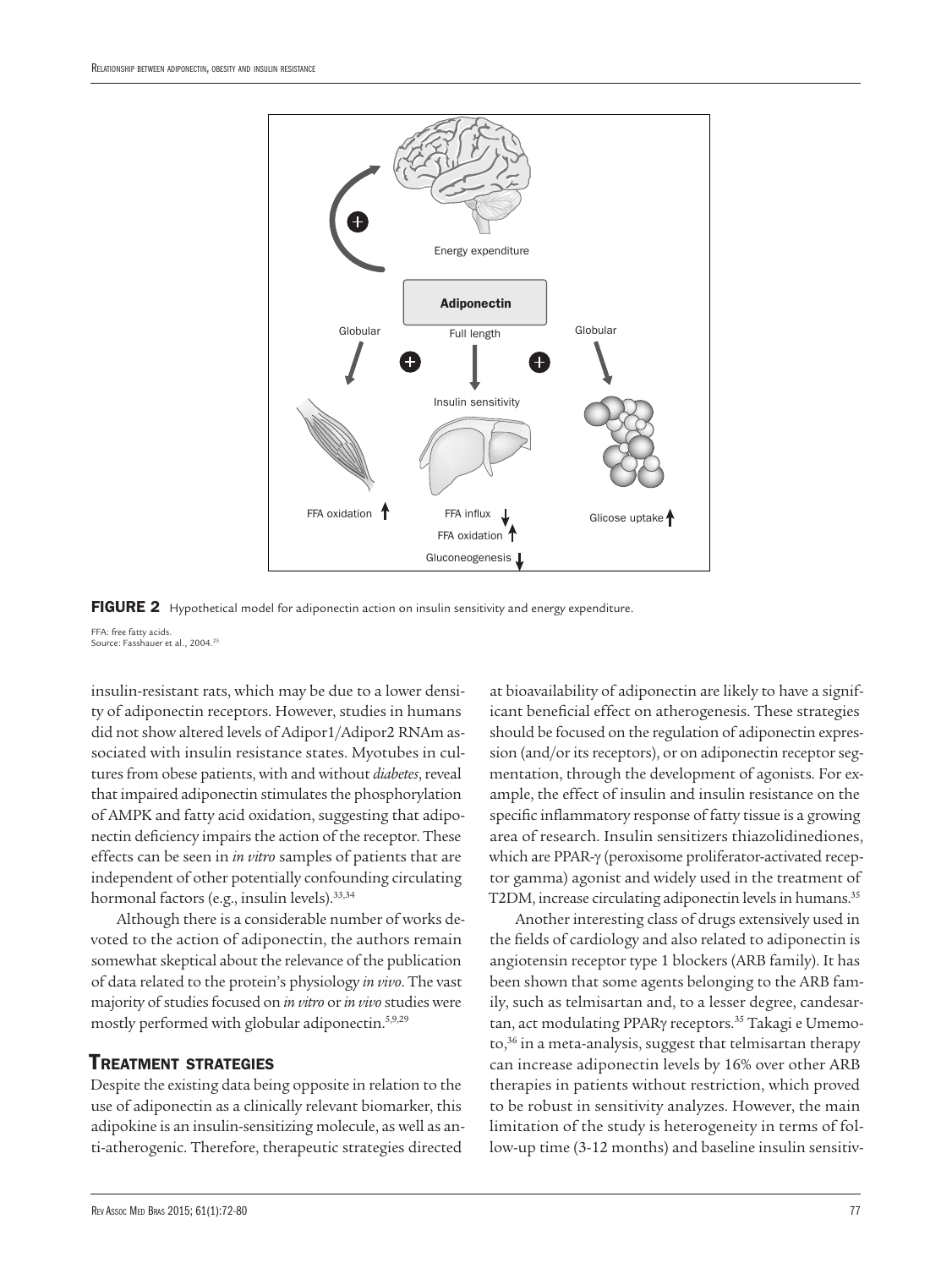ity in patients with high blood pressure (hypertension without glucose tolerance, with poor glycemic control) in the included trials. We found that, based on meta-regression analysis, the longer the follow-up (therapy) duration is or the more impaired the insulin sensitivity is, the more effective in the increase of adionectin levels telmisartan compared with other ARB therapy is. Most trials included used a relatively small sample size (less than 100 patients). To confirm the results, a large randomized trial with telmisartan, including only patients with impaired glucose tolerance or *diabetes*, and with longer follow-up time (minimum 12 months) would be required.<sup>36</sup>

Other therapeutic strategies include the use of cannabinoid 1 receptor inverse agonists, such as taranabant, which can be particularly useful in the treatment of obesity. Recent studies show that the blockers of cannabinoid receptor type 1, in addition to improving cardiometabolic risk factors also regulate adiponectin levels *in vivo*. 37 However, the use of these drugs is essentially limited by serious side effects on the central nervous system and their clinical value is being reassessed. Last, up-regulation of adiponectin receptors and the use of adiponectin receptor agonists may also prove to be of clinical value in the future.38

## **PROSPECTS**

Adiponectin is a target for future research to reduce morbidity and mortality from atherosclerotic disease.<sup>2</sup> Diet, exercise, cardiovascular drugs and insulin sensitizers improve endothelium-dependent vascular function, increase adiponectin levels, and decrease inflammation and insulin resistance through different mechanisms (Figure 3).<sup>8,9,37</sup>

These integrated mechanisms would help to explain the beneficial effects of combination therapy in recent clinical trials. Thus, there is no scientific justification to recommend a combination of lifestyle changes and multiple drugs, belonging to separate classes, to prevent atherosclerosis and coronary heart disease. In therapeutic interventions aimed at adiponectin, evidence suggests that the combination of inflammatory signaling pathways and insulin signaling pathways cause metabolic insulin resistance and endothelial dysfunction that synergistically predispose to cardiovascular disease in metabolic syndrome (Figure 3). Prospective studies are needed to examine the possibility of increasing adiponectin levels in the context of insulin sensitivity, to improve primary outcomes, including the incidence of *diabetes mellitus* and cardiovascular events.<sup>39</sup>

However, there are some other paradoxical points involving adiponectin. Despite the well-established role of proinflammatory cytokines, e.g. TNF-α and IL-6, in heart failure, the potential impact of adiponectin in the pathophysiology of this condition is largely controversial. Very recently pub-



FIGURA 3 Therapeutic intervention mechanisms of adiponectin, insulin resistance and endothelial function. Lifestyle modifications and cardiovascular drugs such as fenofibrate, Angiotensin-converting enzyme (ACE) inhibitors, angiotensin II type 1 receptor blockers (ARBs), and thiazolidinediones (TZDs) increase plasma adiponectin levels, reduce insulin resistance, and improve endothelial function. These may be mechanisms to reduce cardiovascular disease. Source: Han et al./Journal of the American College of Cardiology Vol.49, No.5, 2007.5

lished data suggest that adiponectin levels are increased in patients with chronic heart failure. In fact, adiponectin levels are positively correlated with the levels of brain natriuretic peptide and the severity of ventricular dysfunction estimated according to the New York Heart Association (NYHA).<sup>40,41</sup> Moreover, it is suggested that adiponectin predisposes mortality and morbidity in patients with heart failure.<sup>42</sup>

Considering the vasoprotective and cardioprotective properties of adiponectin, the results above are easily explained. *Cachexia* appears to be a link, since reduction in body weight can regulate the synthesis of adiponectin. High levels of adiponectin may simply reflect the hyper-catabolic state in severe heart failure.<sup>40</sup> McEntegart et al.<sup>43</sup> have recently shown that adiponectin levels are increased in patients with heart failure in the presence of *cachexia*. Therefore, it is necessary to clarify whether increased levels of adiponectin may be involved in the pathogenesis of heart failure or if they simply reflect the degree of *cachexia* in these patients.<sup>43</sup>

Recombinant adiponectin may have a beneficial role in the therapeutic treatment and prevention of cardiovascular diseases in the future.<sup>9,29,39</sup>

#### **CONCLUSION**

Adiponectin is a key adipokine, which participates in many metabolic activities and its levels are reduced in obese people. This increases the risk of developing insulin resistance and cardiovascular disease due to the molecule's regulatory role in the organism.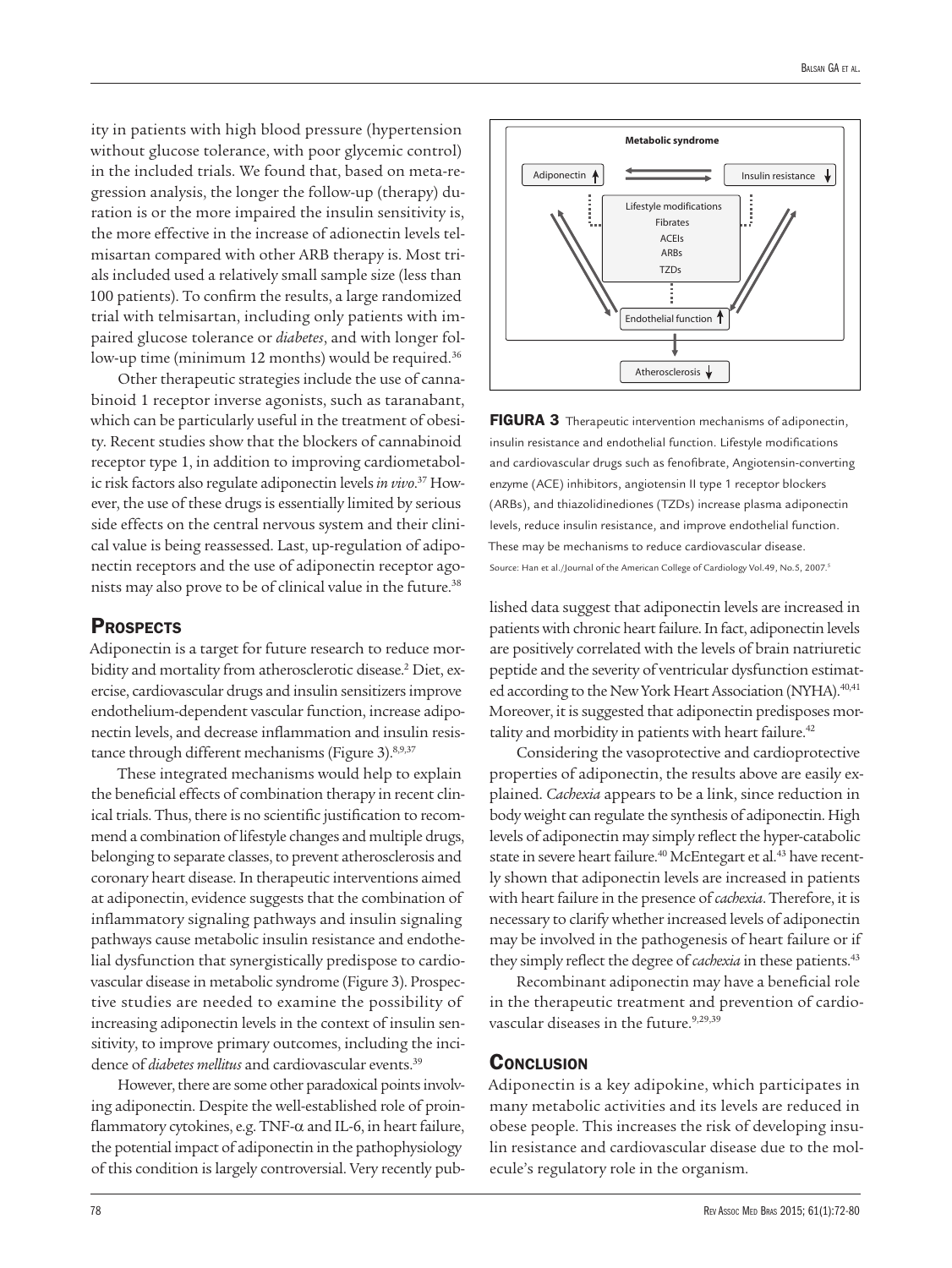Of the three soluble forms of adiponectin, the high molecular weight multimer seems to be the most important biological role. At the cellular level, adiponectin increases the bioavailability of endothelial nitric oxide and has anti-inflammatory, anti-apoptotic and anti-atherogenic properties.

Adiponectin is a key mediator of systemic insulin sensitivity and glucose homeostasis. These effects are achieved through a diverse range of important targets, including liver, pancreas, cardiac myocytes and immune system, and the adipose tissue itself. The main metabolic effects of adiponectin are suppression of hepatic glucose production and modulation of suppressing inflammatory responses in other cell types, including macrophages. Moreover, through its action on sphingolipid pathways, it has potent anti-apoptotic action, which has been particularly documented in the case of beta cells and cardiac myocytes.

Despite the beneficial role of adiponectin on vascular homeostasis, studies suggest that increased levels of circulating adiponectin are associated with increased cardiovascular mortality in patients with coronary artery disease. In addition, hypoadiponectinemia has been paradoxically associated with better clinical outcomes in patients with severe heart failure, but this finding is likely to reflect an association with the increased hypercatabolic state observed in these patients.

It is too soon to say that adiponectin can be used as a therapeutic target in cardiovascular disease, and more research is needed to understand the complexity of the molecular mechanisms that regulate adiponectin biosynthesis and the molecule's actual contribution to cardiovascular homeostasis.

#### Resumo

Relação entre adiponectina, obesidade e resistência à insulina.

**Objetivos:** as condições de obesidade e sobrepeso representam um grande risco para uma série de comorbidades, incluindo as síndromes clínicas decorrentes da doença aterosclerótica. Recentes estudos indicam fortemente que o tecido adiposo é um órgão endócrino ativo que secreta fatores bioativos, como as adipocinas. A adiponectina parece ter um papel regulador no mecanismo da resistência à insulina e no desenvolvimento da aterosclerose. Este estudo de revisão tem como objetivo avaliar os efeitos antiaterogênicos da adiponectina e suas propriedades para melhorar e reproduzir ações metabólicas e vasculares de insulina e sua influência na função endotelial.

**Métodos:** revisão qualitativa, exploratória e bibliográfica foi realizada nas bases de dados PubMed, Portal Capes e Scielo utilizando os unitermos "*adiponectin*", "*obe-*

### *sity*", "*insulin resistance*", "*anti-inflammatory*", "*therapeutic strategies*" e "*future prospects*".

**Resultados:** evidências sugerem que a adiponectina tem propriedades antiaterogênicas com efeitos anti-inflamatórios sobre a parede vascular. Além disso, modifica a sinalização vascular intracelular e exerce efeitos antioxidantes indiretos sobre o miocárdio humano. Por outro lado, existem estudos que sugerem que níveis aumentados de adiponectina são paradoxalmente associados com pior prognóstico na síndrome de insuficiência cardíaca, embora os mecanismos ainda não estejam claros.

**Conclusão:** é incerto se os níveis de adiponectina têm algum significado clínico para a estratificação de risco na doença cardiovascular ou se simplesmente refletem a ativação dos mecanismos complexos subjacentes. Modificações de estilo de vida e alguns tratamentos medicamentosos para hipertensão e doenças coronarianas têm tido efeitos importantes para aumentar os níveis de adiponectina e, simultaneamente, diminuir a resistência à insulina e a disfunção endotelial.

**Palavras-chave:** obesidade, adiponectina, resistência à insulina.

### **REFERENCES**

- 1. Costa MC, Brito LL, Barbosa PJB, Ines L. Adiponectina e baixo risco cardiometabólico em obesas. Arq Bras Endocrinol Metab. 2011;2(004-2730):55.
- 2. Pelajo CF, Lopez-Benitez JM, Miller LC. Obesity and disease activity in juvenile idiopathic arthritis. Pediatr Rheumatol Online J. 2012;10(1):3.
- 3. Olsovsky J. Obesity and diabetes. Vnitr Lek. 2003;49(12):956-9.
- 4. Kuo SM, Halpern MM. Lack of association between body mass index and plasma adiponectin levels in healthy adults. Int J Obes (Lond). 2011; 35(12):1487-94.
- 5. Han SH, Quon MJ, Kim JA, Koh KK. Adiponectin and cardiovascular disease: response to therapeutic interventions. J Am Coll Cardiol. 2007;49(5):531-8.
- 6. Antoniades C, Antonopoulos AS, Tousoulis D, Stefanadis C. Adiponectin: from obesity to cardiovascular disease. Obes Rev. 2009;10(3):269-79.
- 7. Filho RFF, Mariosa LS, Ferreira SRG, Zanella MT. Gordura visceral e síndrome metabólica: mais que uma simples associação. Arq Bras Endocrinol Metab. 2006;50(2)(0004-2730):230-38.
- 8. Frystyk J, Berne C, Berglund L, Jensevik K, Flyvbjerg A, Zethelius B. Serum adiponectin is a predictor of coronary heart disease: a population-based 10-year follow-up study in elderly men. J Clin Endocrinol Metab. 2007;92(2):571-6.
- 9. Turer AT, Scherer PE. Adiponectin: mechanistic insights and clinical implications. Diabetologia. 2012;55(9):2319-26.
- 10. Peterlin BL, Alexander G, Tabby D, Reichenberger E. Oligomerization statedependent elevations of adiponectin in chronic daily headache. Neurology. 2008;70(20):1905-11.
- 11. Vaiopoulos AG, Marinou K, Christodoulides C, Koutsilieris M. The role of adiponectin in human vascular physiology. Int J Cardiol. 2012;155(2):188-93.
- 12. Bruun JM, Lihn AS, Verdich C, Pedersen SB, Toubro S, Astrup A, et al. Regulation of adiponectin by adipose tissue-derived cytokines: *in vivo* and *in vitro* investigations in humans. Am J Physiol Endocrinol Metab. 2003;285(3):E527-33.
- 13. Yamauchi T, Nio Y, Maki T, Kobayashi M, Takazawa T, Iwabu M, et al. Targeted disruption of AdipoR1 and AdipoR2 causes abrogation of adiponectin binding and metabolic actions. Nat Med. 2007;13(3):332-9.
- 14. Awazawa M, Ueki K, Inabe K, Yamauchi T, Kubota N, Kaneko K, et al. Adiponectin enhances insulin sensitivity by increasing hepatic IRS-2 expression via a macrophage-derived IL-6-dependent pathway. Cell Metab. 2011;13(4):401-12.
- 15. Fu Y, Luo N, Klein RL, Garvey WT. Adiponectin promotes adipocyte differentiation, insulin sensitivity, and lipid accumulation. J Lipid Res. 2005;46(7):1369-79.